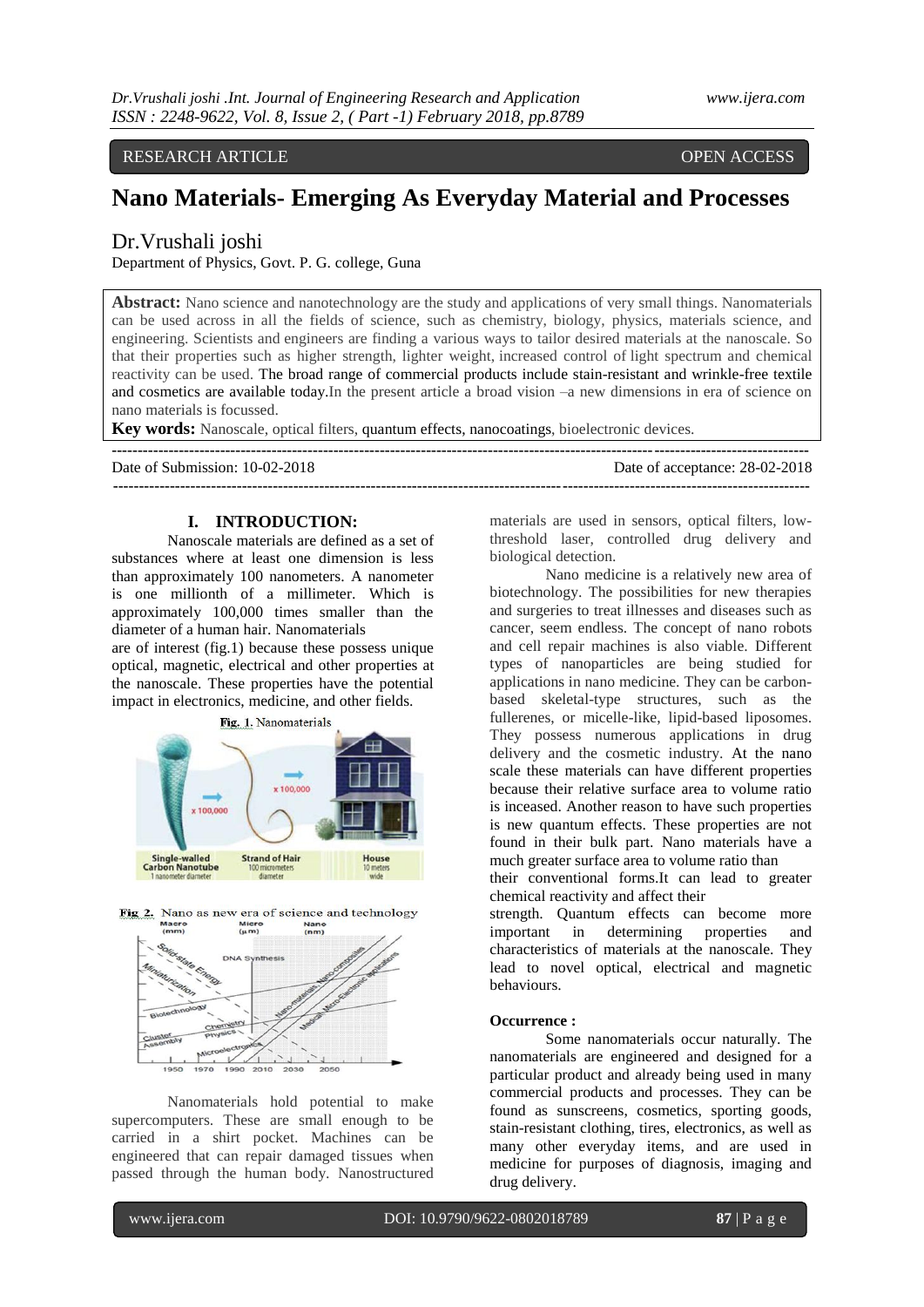#### **History of nanomaterials**:

People were coming across various nanosized objects and the related nanolevel processes, and using them in practice long before the start of nanoera. Intuitive nanotechnology antiquities developed spontaneously, In fact, they were not understanding the nature of these objects and processes. At that time small particles of various substances possessed properties different to those of the same substances with larger particle size was known, They were not knowing the reason for that.

Thus, people were engaged in nanotechnology subconsciously. They could not guess

that they were dealing with the nanoworld phenomena. In many instances

secrets of ancient nanoproduction simply passed from generation to generation,

People knew and used natural fabrics: flax, cotton, wool, silk.They were able to cultivate them and process into products. They did not know what makes these fabrics special? Infact ,they have a developed network of pores with the size of 1-20 nanometers. They were not aware that these are typical nanoporous materials. Natural fabrics possess absorption properties due to their nanoporous structure. Fabrics absorb sweat well, quickly swell and dry.

People mastered the ways of preparing bread, wine, beer, cheese and

other foodstuffs since ancient times. They did not know that the fermentation processes at nanolevel.

In Ancient Egypt it was rather common to dye hair black. For a long time it was

believed that the Egyptians used mainly natural vegetative dyes like henna and black hair

dye. Recently, Ph.Walter conducted research on hair samples from ancient Egyptian burial sites, It showed that hair was dyed in black with paste from lime, lead

oxide and small amount of water. In the course of the dyeing process nanoparticles of

galenite (lead sulfide) were formed. Natural black hair color is provided with a pigment

melanin. It is spread in hair keratin. The Egyptians were able to make the dyeing paste react with sulfur, which is part of keratin. They received galenite particles of few nanometers. That provided even and steady dyeing.

The British museum boasts Licurg's bowl as part of its heritage. This outstanding

bowl is made by glass makers of Ancient Rome. This bowl possesses unusual optical properties. It changes color with change of location (inside or outside) of the light source. In natural light the bowl is green, if illuminated from within, it turns red. The analysis of fragments of the bowl, carried out in the laboratories of General Electric in 1959

for the first time. They showed that the bowl consists of usual soda-lime-quartz glass and has about 1% of gold and silver, and also 0,5 % of manganese as components. The researchers then assumed, that the unusual color of glass is provided by colloidal gold. Later, scientists discovered particles of gold and silver from 50 to 100 nanometers in size using an electronic microscope.

**Natural organic nanomaterials:** Biological systems feature natural, functional nanomaterials. The structure of chalk and viruse, the wax crystals covering a lotus leaf, spider and spider-mite silk[2], the blue hue of tarantulas,butterfly wing scales, natural colloids like milk and horny material. Even our own bone matrices are all natural organic nanomaterials.



Viral capsid



Lotus effect hydrophobic effect with self-cleaning ability



SEM micrograph of a butterfly wing scale



Peacock feather